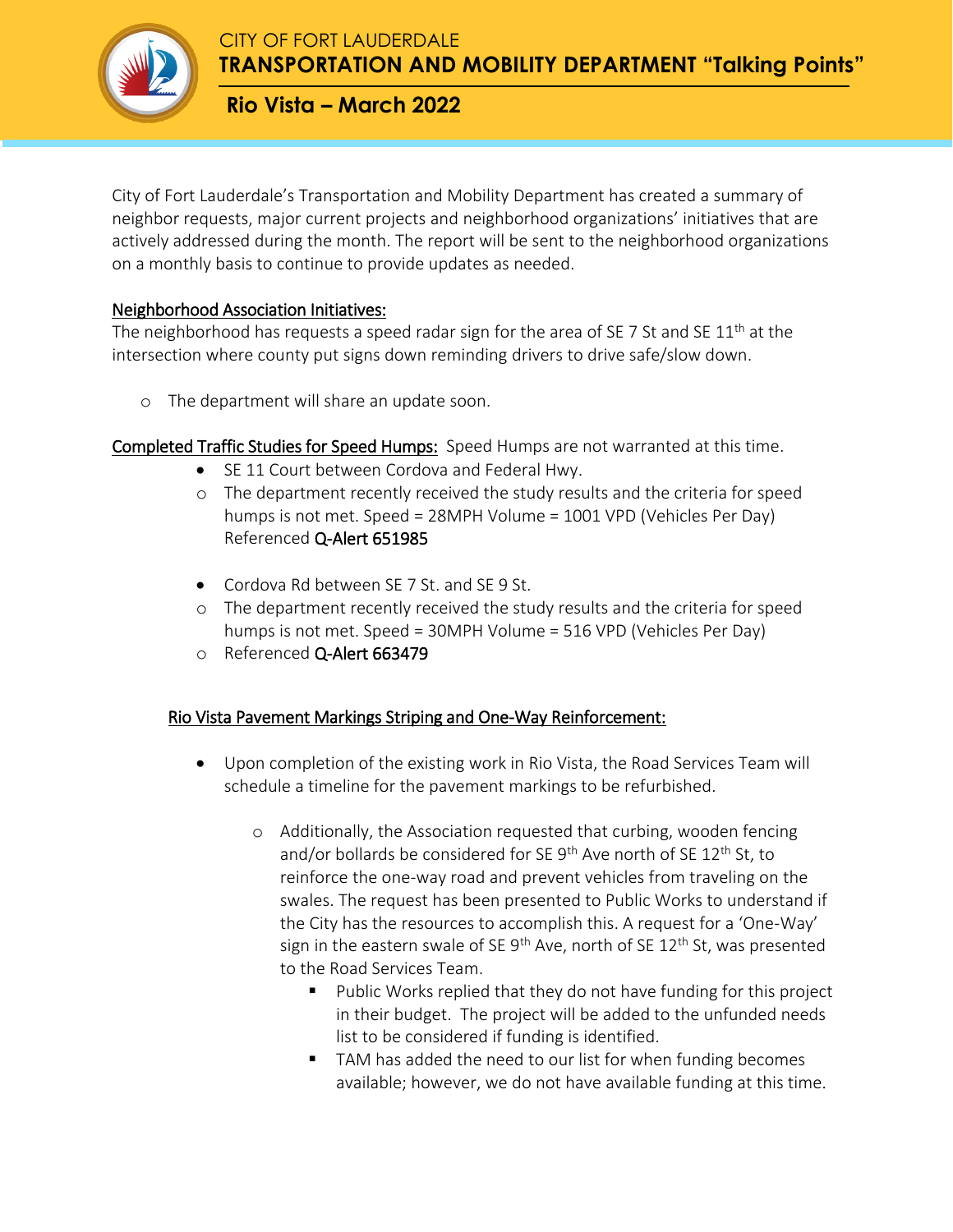

# **Rio Vista – March 2022**

# Completed Pavement Markings:

- $\bullet$  SE 9<sup>th</sup> Ave near SE 12<sup>th</sup> St. **Completed** 
	- o The Rio Vista Civic Association requested that pavement markings with the words 'Do Not Enter' be added at the one-way exit of SE 9<sup>th</sup> Ave near SE 12<sup>th</sup> St. This request has been shared with the Public Works Road Services Team and they are awaiting information from vendors. Once a timeline is provided, TAM will communicate that to the Association. Referenced Q-Alert 836718

## Sidewalk Connections:

- Sidewalk ramp connections throughout the Rio Vista community will be implemented pending future funding availability. The sidewalk ramp connections will allow pedestrian and bicyclist access between sidewalks on different sides of neighborhood blocks.
	- **Transportation and Mobility is reviewing the request for a pedestrian** crossing at Davie and SE 9 Ave and will add to a list for future consideration, as funding becomes available.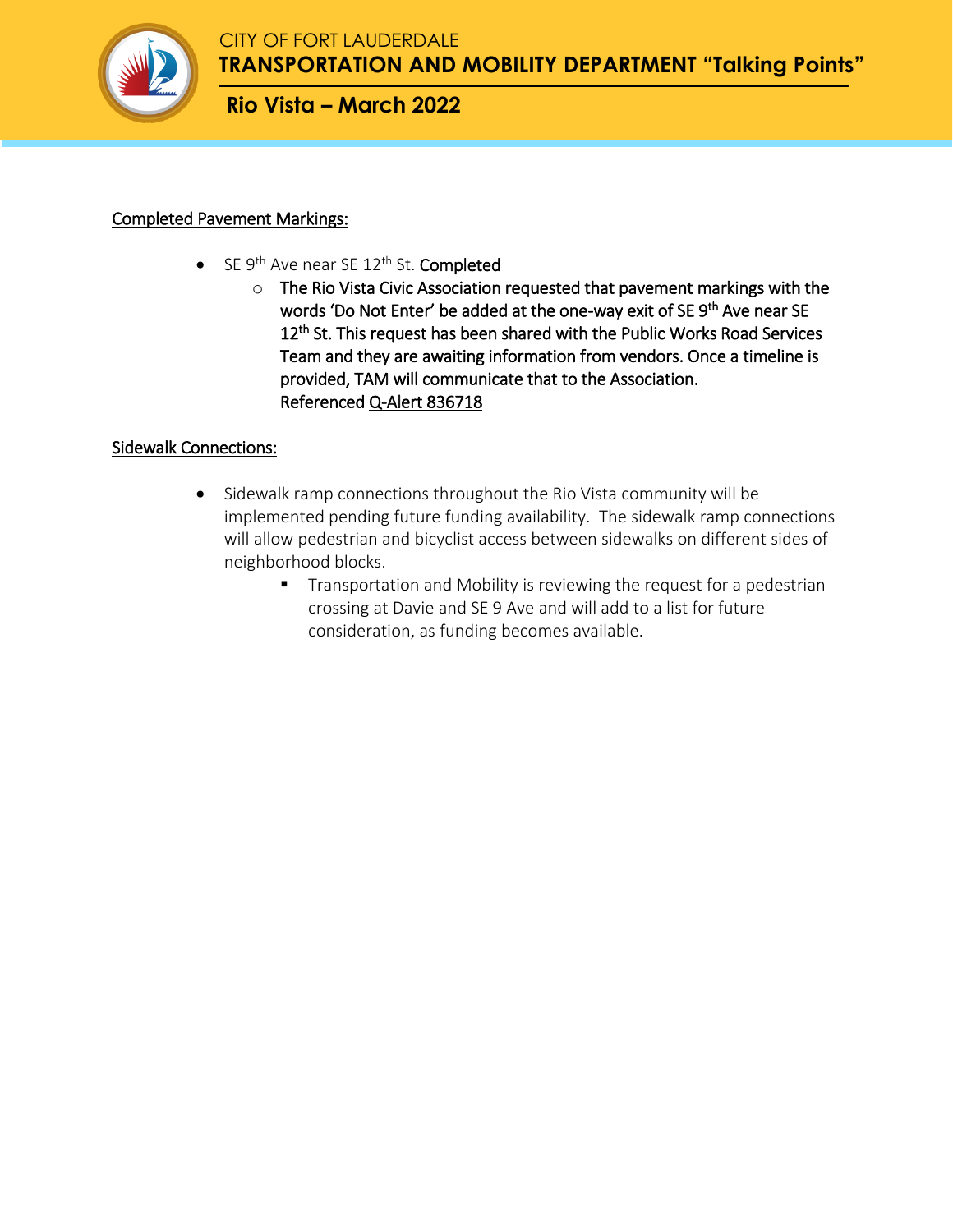**TRANSPORTATION AND MOBILITY DEPARTMENT "Talking Points"**

**Rio Vista – March 2022**

# Transportation Q-Alerts:

*Transportation Q-Alerts are requests that pertain specifically to the safety and enhancement for traffic related issues. The City's Q-Alert process allows neighbors to enter a request for consideration for new traffic calming, repairs and/or replacements for existing City property that may have created a safety hazard, or to initiate a preventative measure.*

# Pending Q-Alerts:

- The department received a request to change the traffic signal arrow to a blinking arrow, to allow more frequent turning movements at S Federal Hwy and SE 9 St.
	- o A request was created and presented to Transportation Manager to review and ask Broward County for their consideration.
	- o Broward County reviewed and shared that the southbound left-turn movement at the subject intersection has a separate signal face with three arrows (red, yellow, and green). The signal has already included a red arrow flashing (blinking) operation from 8:00 am to 12:00 pm on Sunday, allowing motorists to turn left when there is a safe gap in the oncoming traffic.

Broward County Traffic Engineering Division has the following question. Can you please advise what time frame neighbors in the community want to extend the current flashing operation? Referenced Q-Alert 887393

- Transportation and Mobility recently received a request to have the down sign replaced at SE 9 Ave and SE 11 Ct.
	- o As of April 13th, Browad County gave a timeline of 3-4 weeks to replace the downed sign.

Referenced Q-Alert 895071

# Completed Q-Alert Request:

- SE 11th Court and Cordova Road 3- Way Stop
	- o Results from Broward County Traffic Engineering Division's traffic study and crash analysis show that an all-way stop control is not warranted. Transportation and Mobility continues to look for ways to address the transportation safety concerns at the Cordova Road and SE  $11<sup>th</sup>$  Court/SE 12th St area.

Referenced Q-Alert 669826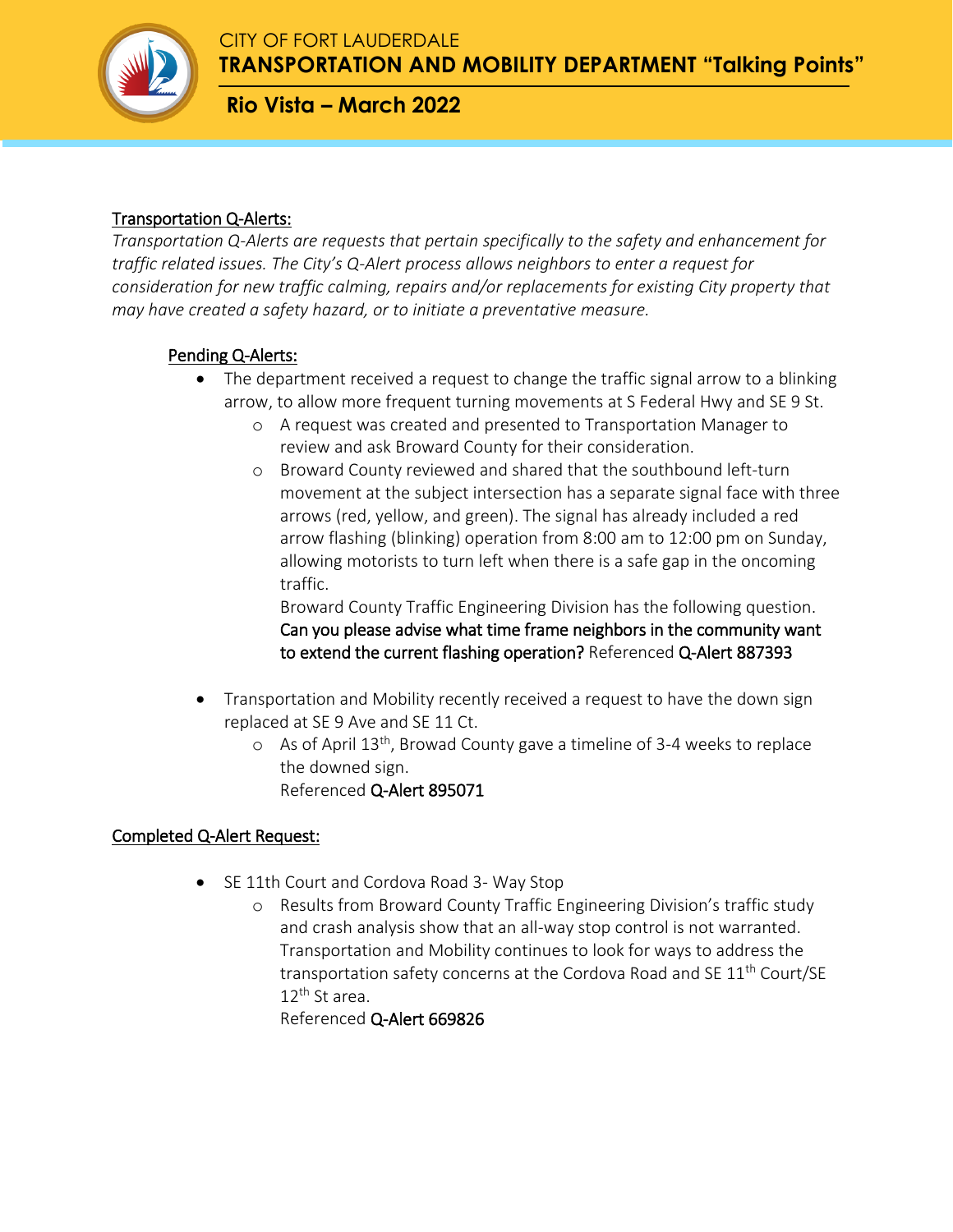

**TRANSPORTATION AND MOBILITY DEPARTMENT "Talking Points"**

**Rio Vista – March 2022**

## Neighborhood Construction Impacts:

*Below is a list of current projects in your neighborhood that may cause impacts to the transportation network. These impacts refer to any level of work that is in the City's right-of-way that may impact access to a road or sidewalk. For questions regarding projects in your neighborhood, please contact the listed project manager for the corresponding project.* 

## Neighborhood Vicinity Map



Project: Mastec OBO FPL – Replace/Install Utility Poles

Project Type: Private Contractor Closures

Vicinity: Intermittent partial lane and sidewalk closures on SE 9 Ave between SE 7 St and SE 11 Ct. Flagmen will be present to maintain two-way traffic. Pedestrian should follow all posted detours to SE 6 Ter, S Rio Vista Blvd, and S Federal Hwy. Dates of Project: 12/20/2021 – 5/4/2022

Emergency Contact: Richard Acosta 305.345.2246

Project: Mastec OBO FPL – Replace/Install Utility Poles

Project Type: Private Contractor Closures

Vicinity: Intermittent partial lane closures on SE 10 St between S Rio Vista Blvd and SE 9 Ave. Flagmen will be present to maintain two-way traffic. Pedestrians will be detoured to S Rio Vista Blvd at SE 9 Ave.

Dates of Project: 8/16/2021 – 5/4/2022

Emergency Contact: Richard Acosta 305.345.2246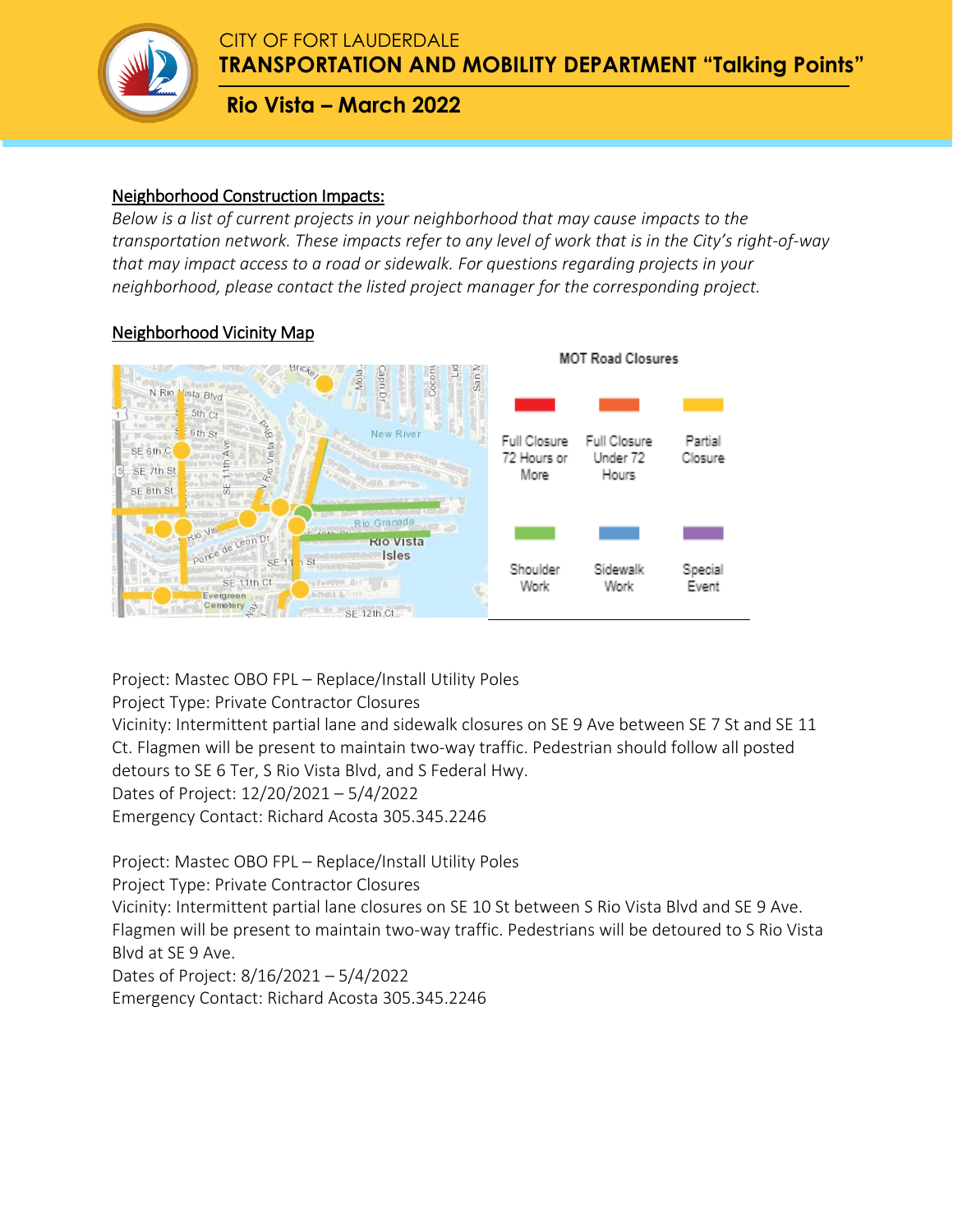**TRANSPORTATION AND MOBILITY DEPARTMENT "Talking Points"**

**Rio Vista – March 2022**

Project: Mastec OBO FPL – Replace/Install Utility Poles Project Type: Private Contractor Closures Vicinity: Intermittent partial lane closures on S Rio Vista Blvd between SE 9 St and SE 8 St. Flagmen will be present to maintain two-way traffic. Dates of Project: 8/16/2021 – 5/4/2022 Emergency Contact: Richard Acosta 305.345.2246

Project: Mastec OBO FPL – Replace/Install Utility Poles

Project Type: Private Contractor Closures

Vicinity: Intermittent partial and sidewalk closures on SE 12 St between S Federal Hwy and SE 10 Ave. Flagmen will be present to maintain two-way traffic and assist pedestrians around the work site.

Dates of Project: 12/20/2021 – 5/4/2022 Emergency Contact: Richard Acosta 305.345.2246

Project: FPL to replace and install utility poles and transfer facilities. Project Type: Private Contractor Closures Vicinity: Intermittent partial lane closures on SE 9 St/SW 9 St between SE 3 Ave and SW 9 Ter. Flagmen will be present to maintain two-way traffic and assist pedestrians where crosswalks are not present. Dates of Project: 2/15/2021 – 6/14/2022

Emergency Contact: Richard Acosta 305.345.2246

Project: FPL Hardening Project Project Type: Private Contractor Closures Vicinity: Intermittent partial single lane closure with shoulder work SB on Cordova Road. Flagmen will be onsite to maintain two way flow of traffic and assist pedestrians around work areas. Dates of Project: 8/23/2021 – 6/26/2022 Emergency Contact: Richard Acosta 305.345.2246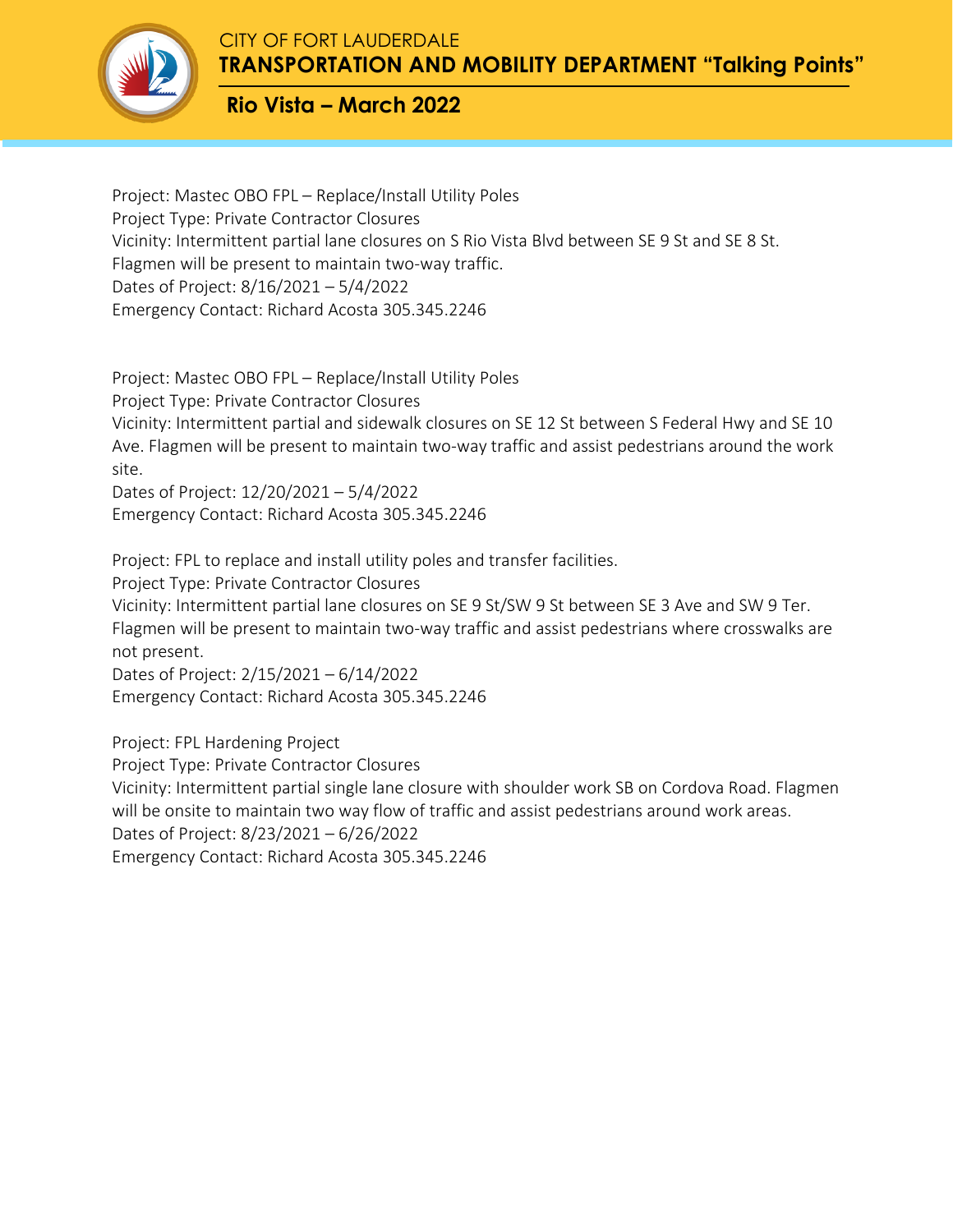

**TRANSPORTATION AND MOBILITY DEPARTMENT "Talking Points"**

**Rio Vista – March 2022**

# Major Projects:

# Cordova Road and SE 15<sup>th</sup> Street

 $\circ$  The design drawings for the Cordova Road and SE 15<sup>th</sup> St intersection, which include a raised intersection with accessible ramps, crosswalks and a missing sidewalk connection, have been completed. Transportation & Mobility staff met with with the Harbordale and Lauderdale Harbours Associations to review the final design drawings and the Associations are in support of the drawings. As soon as an estimated project schedule is developed, more information will be shared with the Rio Vista Civic Association.

# Rio Vista: Community Investment Plan (CIP) for SE 6th Ave. from SE 5th St. to Rio Vista Blvd.

o The project will improve safety for all users along SE 6th Avenue around the Henry Kinney Tunnel. It will include a raised crosswalk just north of SE 6th Street, a speed hump just north of SE 5th Street, and a raised intersection at SE 6th Avenue and Rio Vista Boulevard. The objectives of this project are to improve pedestrian, bicyclist and vehicular safety. Fiscal Year 2025 funding

# Rio Vista: Community Investment Plan (CIP) for Cordova Road & SE 12<sup>th</sup> St

 A request to improve the traffic safety and pedestrian crossings at Cordova Road & SE  $12<sup>th</sup>$  St was requested during this year's budget build process for FY26. It was not ranked for funding. The project remains on the unfunded project needs list when funding opportunities become available.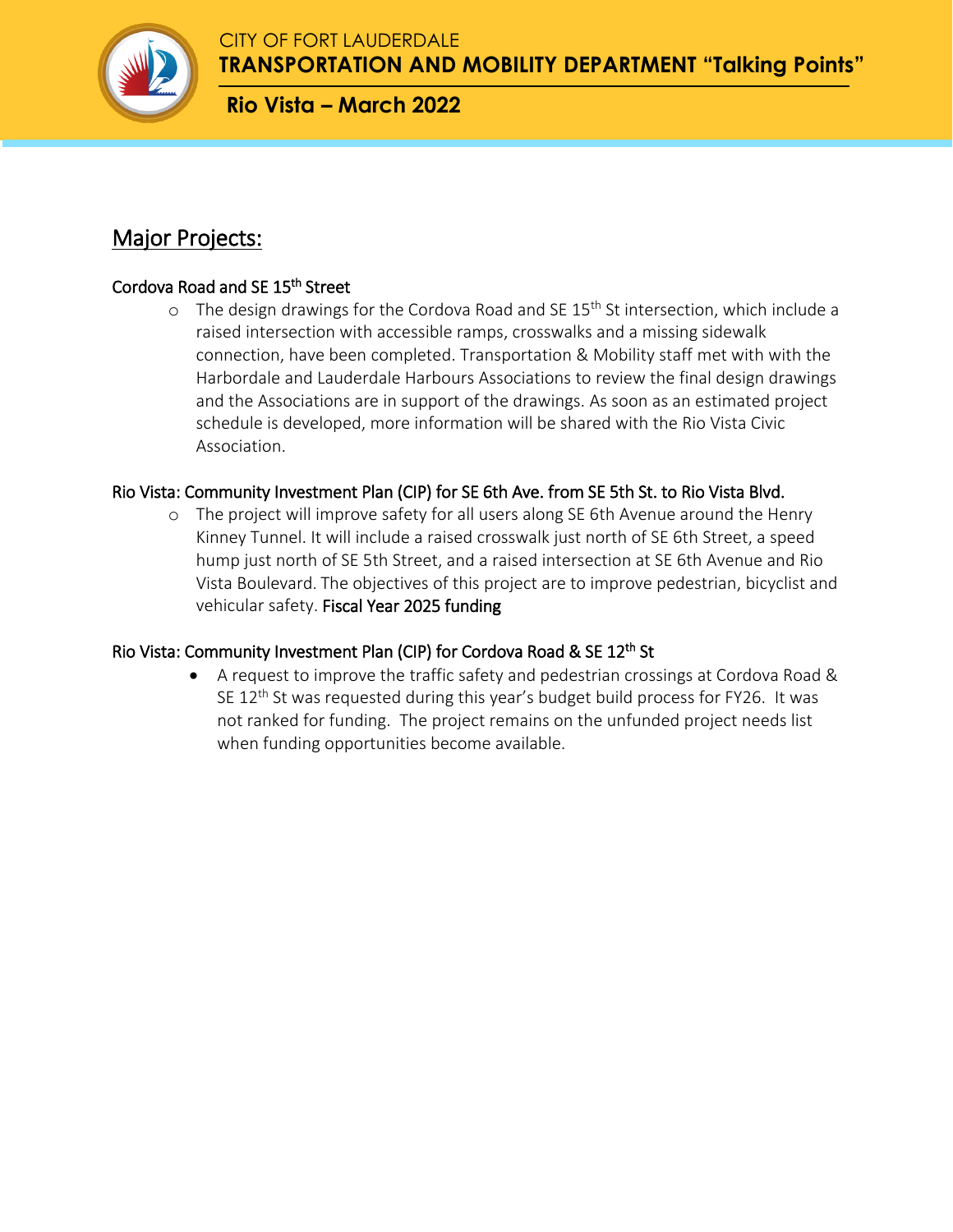

**TRANSPORTATION AND MOBILITY DEPARTMENT "Talking Points"**

**Rio Vista – March 2022**

### GENERAL INFORMATION:

For additional information, including the submission of a new request, or status of an existing request, feel free to visit the listed resources below. Please note you can also call in to present a request. City staff will respond to the call, create a request based on the need and route to the corresponding department for immediate action.

## Henry E. Kinney Tunnel Improvements and Pedestrian Plaza

- o Construction of the Henry E. Kinney Tunnel and Pedestrian Plaza began on September 7, 2021 and is estimated to be completed in late 2023. This FDOT-led project will include rehabilitations to the structural, mechanical, electrical, architectural and life-safety components of the Tunnel, as well as the extension of the tunnel to accommodate a pedestrian plaza which will include new fountains, seating facilities, redesigned brick pavers and landscaping. Traffic will be shifted during construction both within the Tunnel and on Las Olas Blvd. Expect travel delays.
	- The N Rio Vista Blvd loop, just north of SE  $6<sup>th</sup>$  Avenue, was closed in late January for electrical duct bank operations. SE  $6<sup>th</sup>$  Avenue, just south of N. Rio Vista Boulevard.
	- In association with this activity, the inside lane of SE  $6<sup>th</sup>$  Avenue from SE  $6<sup>th</sup>$ Street to N Rio Vista Boulevard will be partially closed in segments daily as needed, beginning Monday, February 7<sup>th</sup> for conduit operations. To ensure motorists and crew safety, on-street parking may be impacted throughout this operation.
- Andrews Avenue Bridge Broward County will be making repairs to the Andrews Avenue bridge including pressure washing, concrete spall repairs, concrete painting, pavement resurfacing and metal deck welding. Work began on October 18, 2021 and is expected to be completed this spring. There will be some single lane closures during off-peak hours, but one lane will remain open in each direction.
- Broward Commuter Rail -FDOT kicked off a Project Development & Environment Study (PD&E) Study on future commuter rail service along the Florida East Coast (FEC) Railway from Aventura in Miami-Dade County to Deerfield Beach in Broward County. The study will look at both station locations and possible changes to the FEC bridge over the New River in downtown Fort Lauderdale. For more information, please visit the project website here: [www.browardcommuterrailstudy.com](http://www.browardcommuterrailstudy.com/)